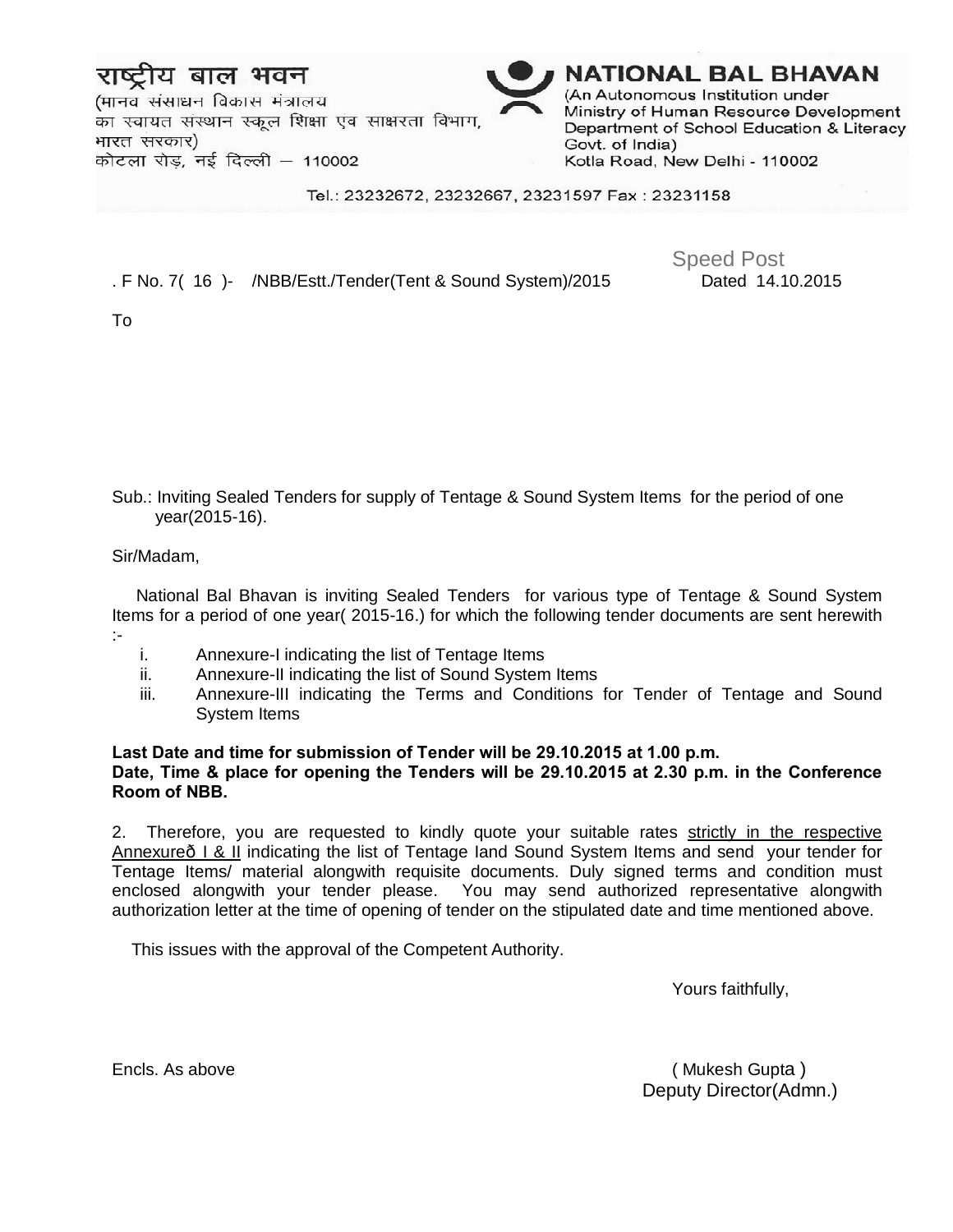## **National Bal Bhavan Kotla Road, New Delhi**

## List of Tent House items required on hire / rent basis in National BAL Bhavan during 2014-2015

| S. No.         | <b>Description of the Items</b>          | <b>Speficiations</b> | Rate (in Rs.) |
|----------------|------------------------------------------|----------------------|---------------|
| $\mathbf{I}$   | Ceiling Fixed on Iron Frame<br>work      | Sqfet per day        |               |
|                | washed Cloth                             |                      |               |
| $\overline{2}$ | Ceiling Fixed on Iron Frame work Brand   | Sqfet per day        |               |
|                | New Cloth                                |                      |               |
| $\overline{3}$ | <b>Water Proof Pandal</b>                | Sqfet per day        |               |
| $\overline{4}$ | Sidewall Frame Works washed Cloth        | Sqfet per day        |               |
| 5              | Sidewall Frame Works Brand New Cloth     | Sqfet per day        |               |
| 6              | Carpets Red / Green                      | Sqfet per day        |               |
| $\tau$         | Carpets Red / Green Brand New            | Sqfet per day        |               |
| 8              | Teen Boundary                            | Sqfet per day        |               |
| 9              | Sliding the Stalls Doors of New Board in | Sqfet per day        |               |
|                | Lok to Cover                             |                      |               |
| 10             | <b>Trust With Cloth</b>                  | Sqfet per day        |               |
| 11             | Stage Board Fitting on Top Fixed Iron    | Sqfet per day        |               |
|                | Frame                                    |                      |               |
| 12             | Table 5ø × 2.1/2                         | each per day         |               |
| 13             | Takhat 6ø×3¢                             | each per day         |               |
| 14             | Centre Table Imported Glass VVIP         | each per day         |               |
| 15             | Conference Sunmica Table                 | each per day         |               |
| 16             | Round Table With Cloth & Satton Fall     | each per day         |               |
| 17             | Sofa VVIP three setter                   | each per day         |               |
| 18             | VIP Chair/ Sofa two setter               | each per day         |               |
| 19             | Banquet Chair with Cover and Cap         | each per day         |               |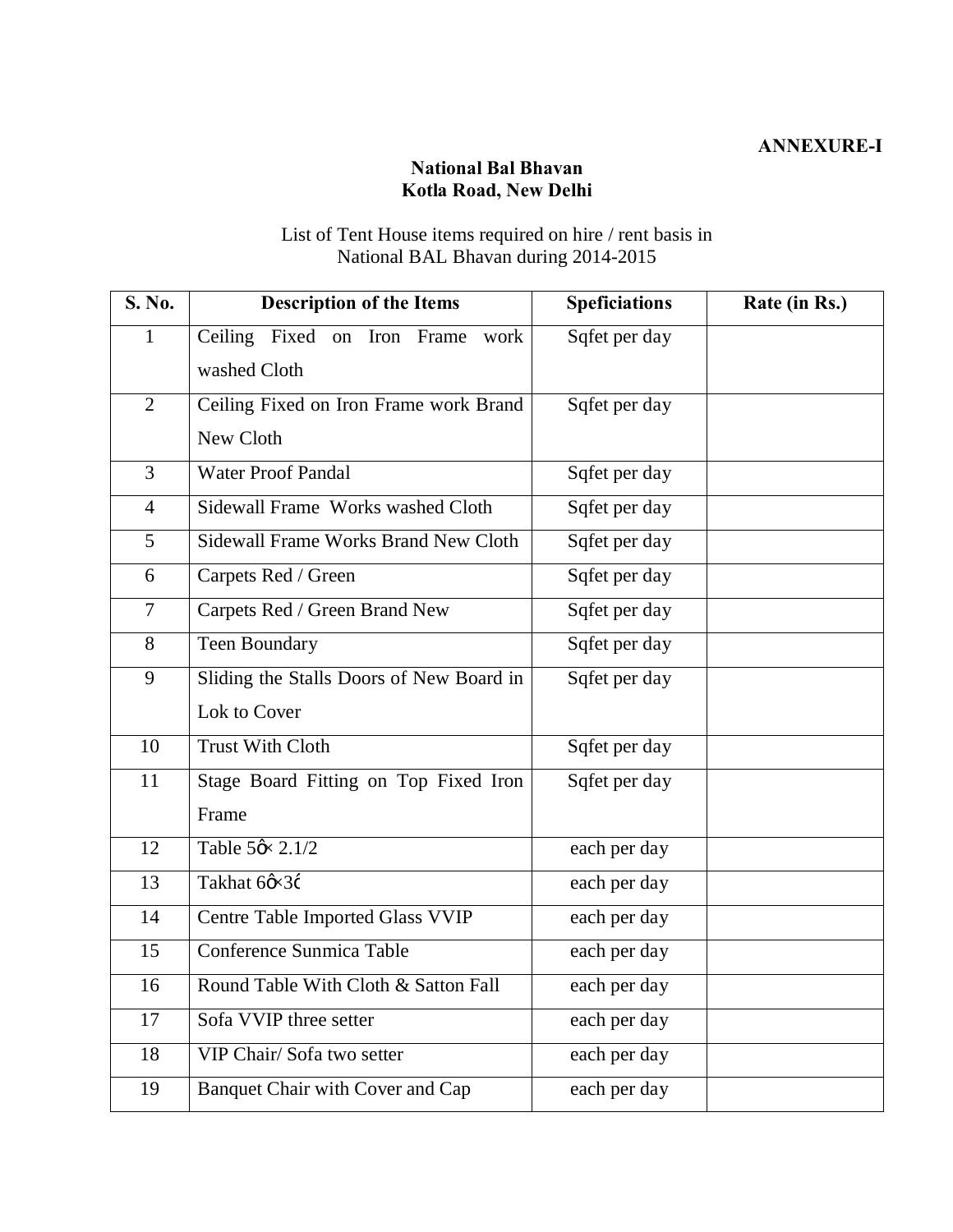| S. No. | <b>Description of the Items</b>       | <b>Speficiations</b> | Rate (in Rs.) |
|--------|---------------------------------------|----------------------|---------------|
| 20     | <b>Table Cloth</b>                    | each per day         |               |
| 21     | <b>Table Satton Fall</b>              | each per day         |               |
| 22     | Gadda                                 | each per day         |               |
| 23     | Razai with Cover                      | each per day         |               |
| 24     | <b>Blanket</b>                        | each per day         |               |
| 25     | <b>Bed Sheet</b>                      | each per day         |               |
| 26     | Takia With Cover                      | each per day         |               |
| 27     | Gol (Round) Takia                     | each per day         |               |
| 28     | Cot Board Fitted on Top               | each per day         |               |
| 29     | Coffee Machine                        | each per day         |               |
| 30     | Kolkata Type Double Gate              | each per day         |               |
| 31     | President Chair/PM Chair              | each per day         |               |
| 32     | <b>Water Drum</b>                     | each per day         |               |
| 33     | Patila With Lid                       | each per day         |               |
| 34     | Steek Racks for Display of Items Size | each per day         |               |
|        | $60 \times 30 \times 1/2$             |                      |               |
| 35     | <b>Ceiling Fan</b>                    | each per day         |               |
| 36     | Pedestal Fan                          | each per day         |               |
| 37     | Generator Silent Proof 125 KV         | each per day         |               |
| 38     | Generator Silent proof 62 KV          | each per day         |               |
| 39     | Small Light per 100 Bulb              | each per day         |               |
| 40     | Flood Light                           | each per day         |               |
| 41     | Halogen Light                         | each per day         |               |
| 42     | <b>Boarder Light</b>                  | each per day         |               |
| 43     | Spot Light with Dimmer                | each per day         |               |
| 44     | White Light                           | each per day         |               |
| 45     | Main Line                             | PerRng fet per day   |               |
| 46     | Par Light                             | each per day         |               |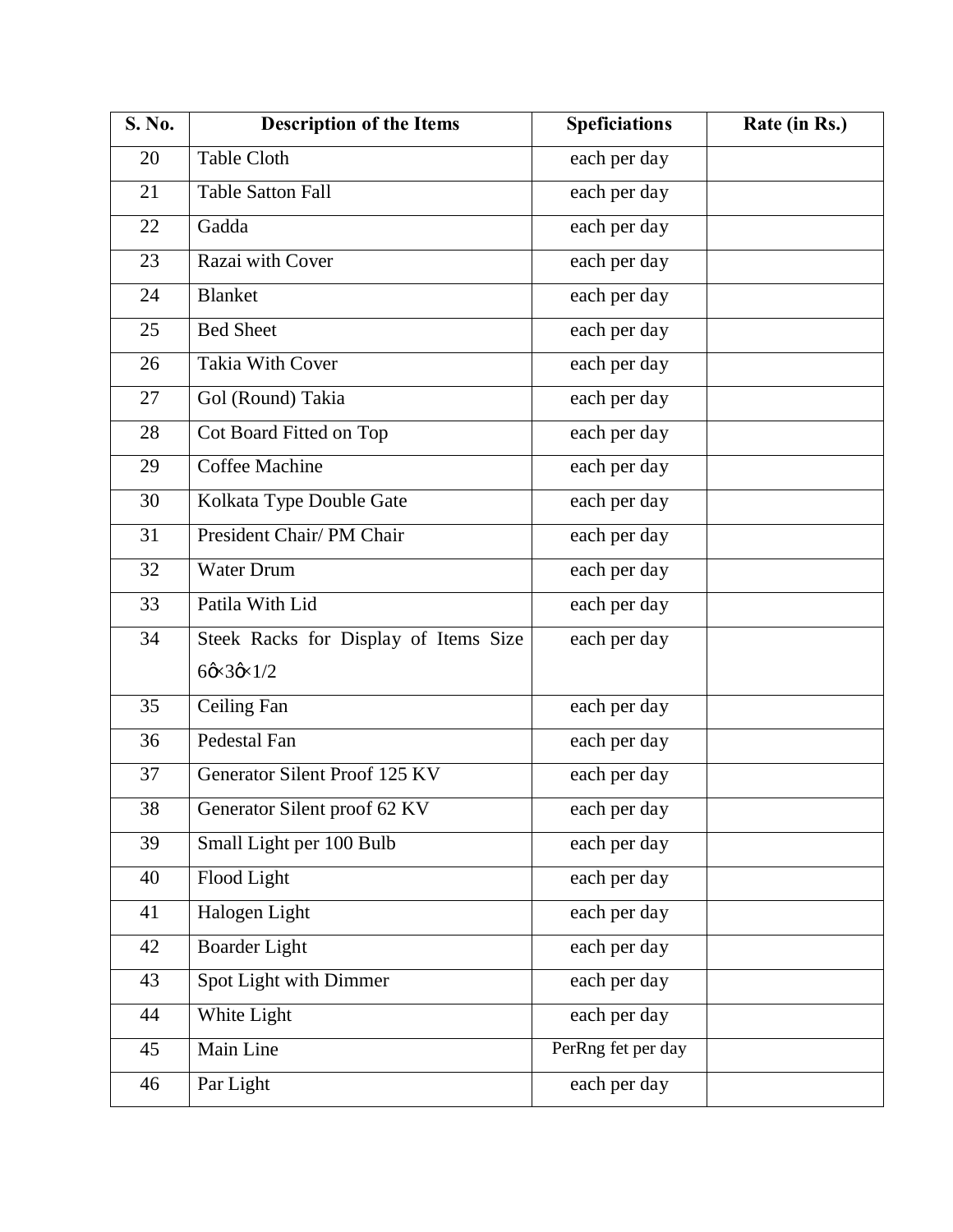| S. No. | <b>Description of the Items</b> | <b>Speficiations</b> | Rate (in Rs.) |
|--------|---------------------------------|----------------------|---------------|
| 47     | LED Light                       | each per day         |               |
| 48     | Angithi with Coal               | each per day         |               |
| 49     | Service Bone China Crockery     | each per day         |               |
| 50     | Service Mellowar Crockery       | each per day         |               |
| 51     | <b>Full Plate Bone China</b>    | each per day         |               |
| 52     | <b>Full Plate Mellower</b>      | each per day         |               |
| 53     | Cup & Saucer Bone China         | each per day         |               |
| 54     | <b>Cut Plat Bone China</b>      | each per day         |               |
| 55     | <b>Cut Glass</b>                | each per day         |               |
| 56     | Quarter Plate Bone China        | each per day         |               |
| 57     | Tea Spoon                       | each per day         |               |

Signature & seal/stamp of owner/authorized signatory …………………………………………

Full Name) in Capital Letters) of owner/authorized signatory: í í í í í í í í í í í í í í í í...

Complete Address with Telephone Numbers of Firm : ……………………………………………

……………………………………………….

………………………………………………..

Date:

Place :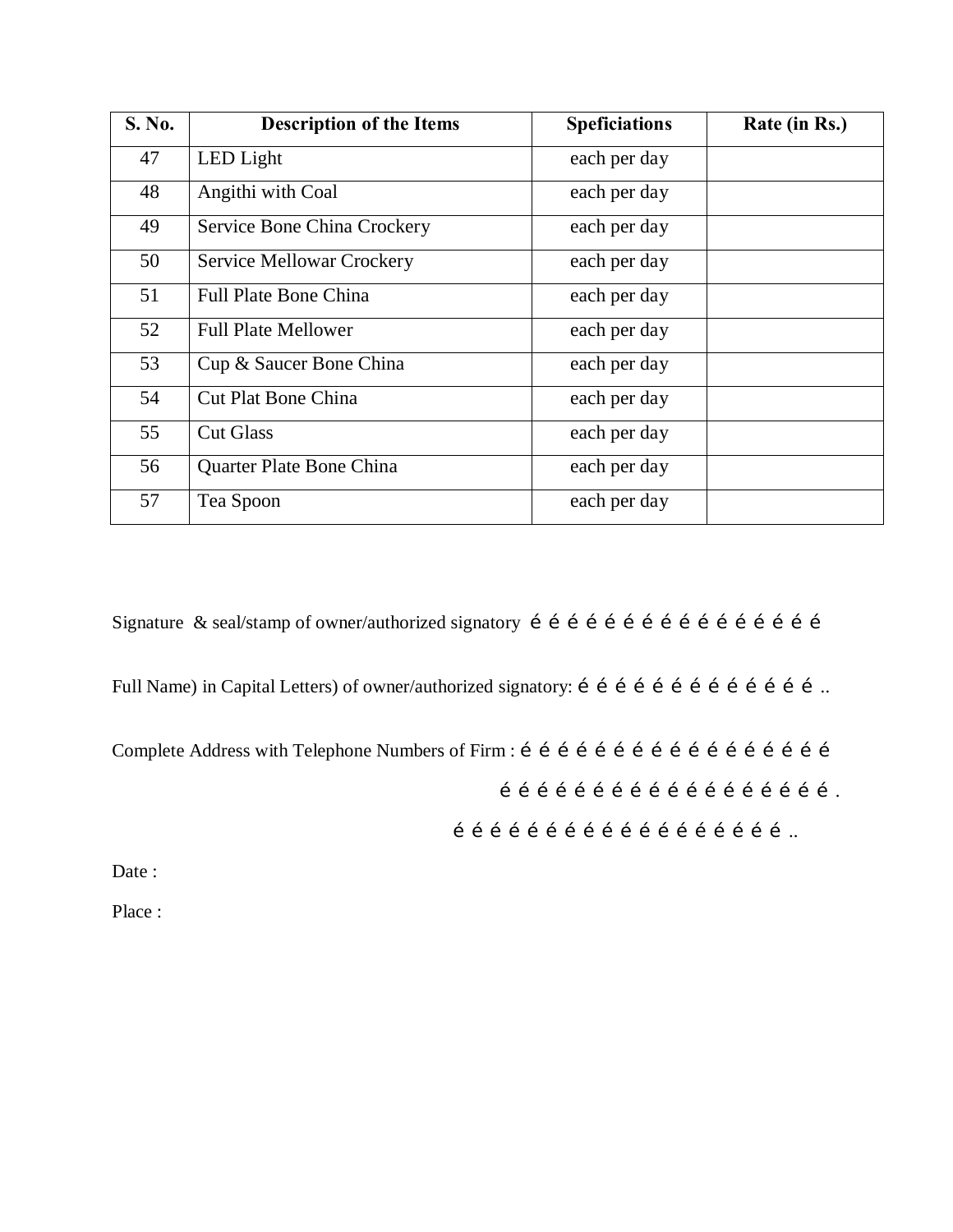## **National Bal Bhavan Kotla Road, New Delhi**

## List of Sound System items required on hire / rent basis in National BAL Bhavan during 2014-2015

| S.             | <b>Description of the Items</b>    |              | Rate (in Rs.) |
|----------------|------------------------------------|--------------|---------------|
| No.            |                                    |              |               |
| $\mathbf{1}$   | PA System 2 Mike 2 Colum           | Each per day |               |
| $\overline{2}$ | PA System 1 Mike 1 Colum           | Each per day |               |
| 3              | PA System For VVIP Conference with | Each per day |               |
|                | 15 mike                            |              |               |
| $\overline{4}$ | <b>Cordless Mike</b>               | Each per day |               |
| 5              | <b>Collar Mike</b>                 | Each per day |               |
| 6              | Lepal Mike                         | Each per day |               |
| $\overline{7}$ | Hanger Mike                        | Each per day |               |
| 8              | Podium Mike                        | Each per day |               |
| 9              | Speaker Column                     | Each per day |               |
| 10             | Microphone                         | Each per day |               |
| 11             | CD Recorder                        | Each per day |               |
| 12             | CD Player                          | Each per day |               |
| 13             | Amplifier                          | Each per day |               |
| 14             | <b>Output Devices</b>              | Each per day |               |

Signature & seal/stamp of owner/authorized signatory ………………………………………… Full Name) in Capital Letters) of owner/authorized signatory: í í í í í í í í í í í í í í í í... Complete Address with Telephone Numbers of Firm : …………………………………………… Date :

Place :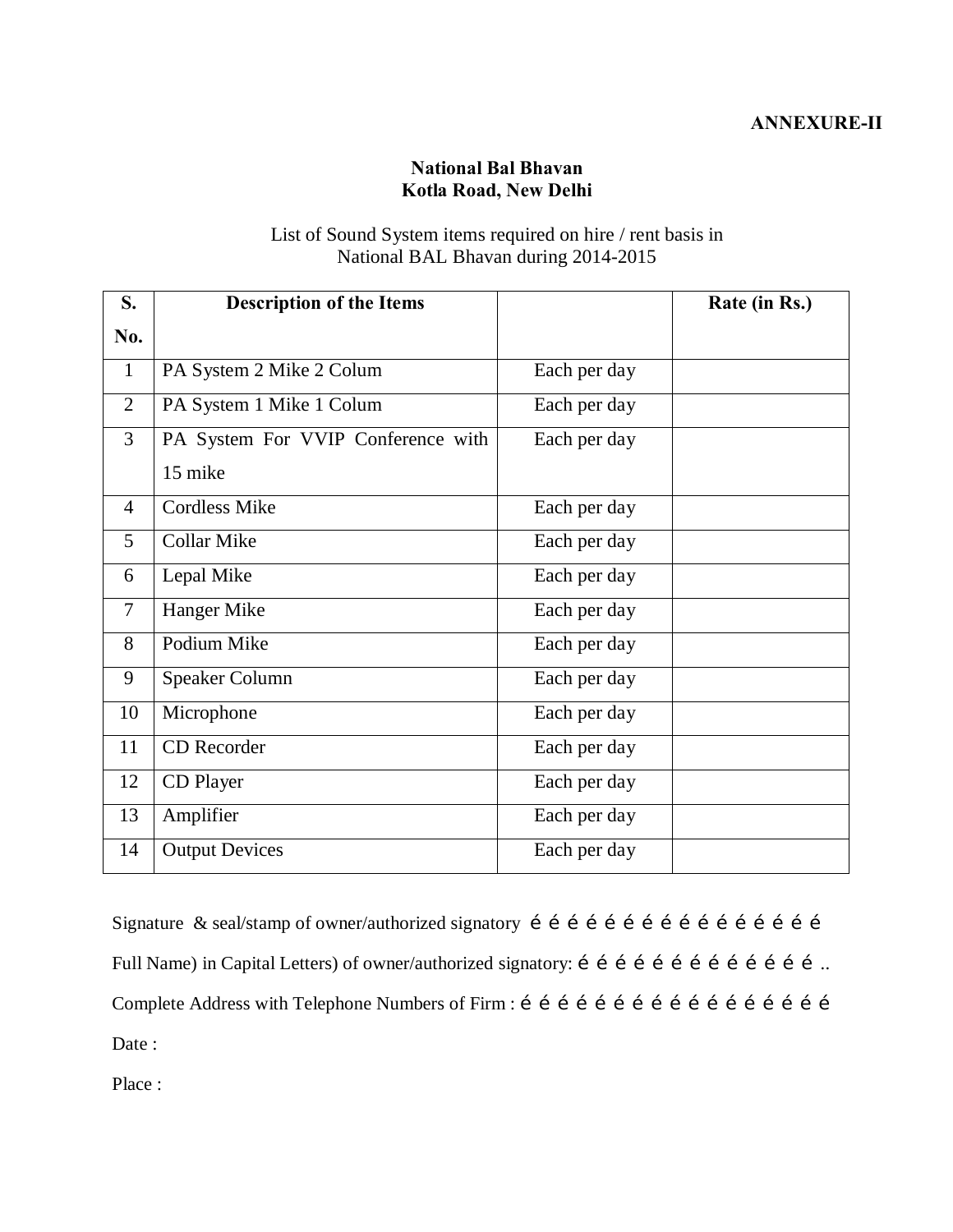### **ANNEXURE-III**

### **Eligibility criteria and terms and conditions for hiring of Tent House Items**

- **1.** The invitation is open to all Registered / Regular suppliers/dealers/Tent Houses for which registration documents should be attached with the tender.
- **2.** All tenders should be accompanied by prescribed Earnest Money of Rs.25,000/- in favour of the Director, Nationa Bal Bhavan, Kotla Road, New Delhi-110002 and requisite documents required for tender. The tenders deposited without Earnest Money or requisite documents will summarily be rejected automatically.
- 3. Copy of income tax return filed for the years 2012-13, 2013-14 and 2014-15 should be submitted along with the tender.
	- **4.** Performance security of Rs.50,000/-(Rupees Fifty Thousand Only) shall be submitted by the supplier whose tender/quotation is accepted. The Earnest Money will be returned thereafter.
- 5. The tenderers will quote their unconditional rates of hire charges for each item separately for the first / single day.
- 6. The tenderers will indicate clearly discount, if any, on hire charges from  $2<sup>nd</sup>$  day onwards.
- 7. All the items should be of high quality, neat, clean, presentable and will be duly iron pressed to look like brand new. No payment for inferior or torn items will be made since VVIPs are invited to inaugurate various camps/ functions.
- 8. Tent items will be required for Summer Session and various other camps/ workshops which are held in National Bal Bhavan, Jawahar Bal Bhavan, Mandi and various Bal Kendra in Delhi.
- 9. The required items will have to be provided by Tent House within 24 hours of the demand having made by NBB.
- 10. National Bal Bhavan will not provide transportation / cartage or storage facility or any other charges.
- 11. National Bal Bhavan will not be responsible for any loss, damages etc. due to negligence of labour/worker, employees of the Tent House and natural calamities, fire etc.
- 12. The supply/installation of the ordered items will be through paper challans which should be got verified by the deputed officials of National Bal Bhavan on the same day failing which no payment will be made.